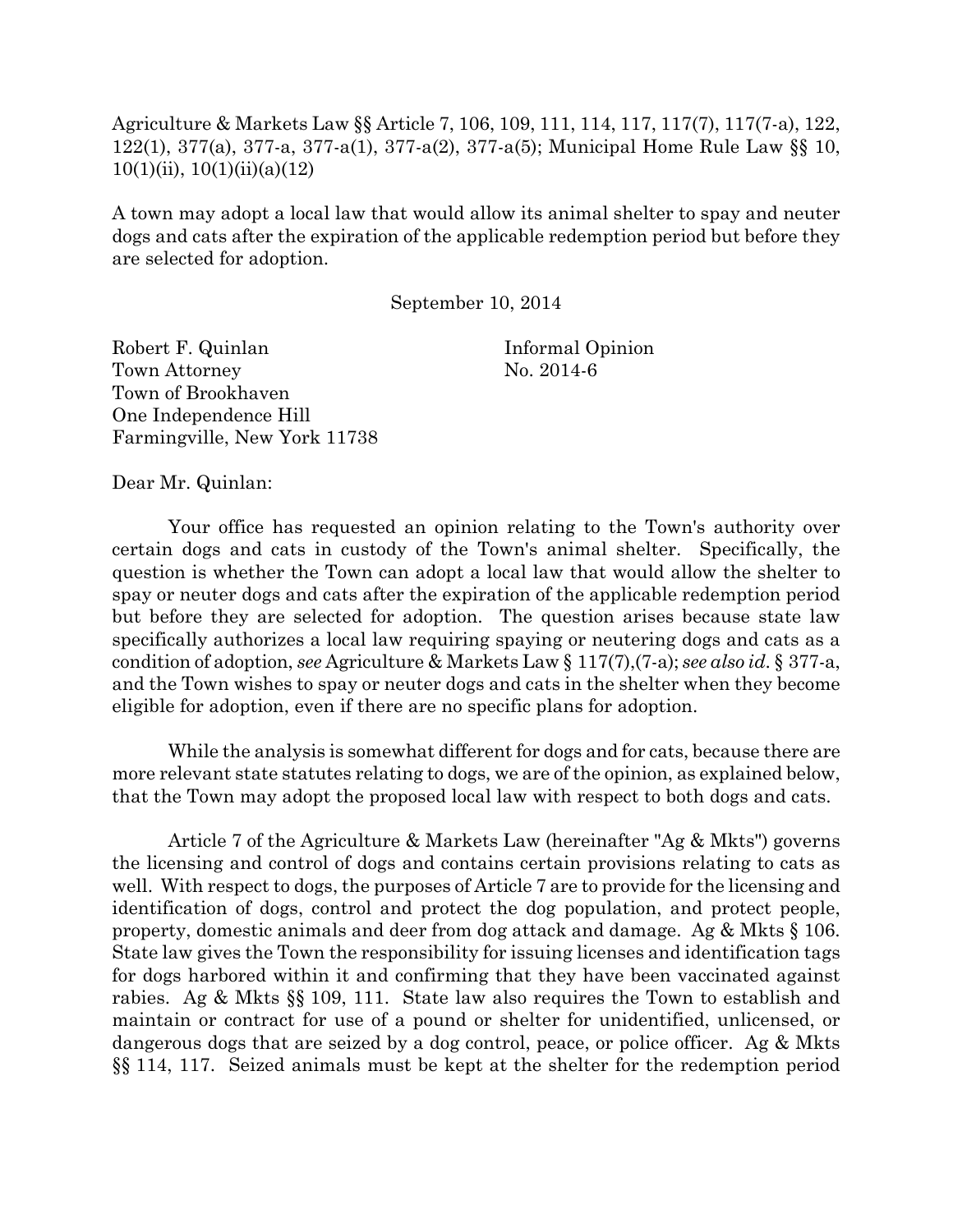specified by law, after which they may be adopted or euthanized,<sup>1</sup> or released to another animal shelter if such transfer of custody is reasonably likely to improve the animal's opportunity for adoption. Ag  $\&$  Mkts  $\S$  117(7), (7-a).

As an initial matter, Municipal Home Rule Law § 10 authorizes the Town to adopt a local law relating to the health, safety and well-being of persons or property in the town. Municipal Home Rule Law  $\S 10(1)(ii)(a)(12)$ . Reproductive alteration of dogs and cats to control animal population and reduce aggressive animal behavior, the purposes of the proposed local law, appears to fall squarely within this authority. Therefore, we believe that the proposed local law falls in the first instance within the Town's home rule authority.

This authority is not unlimited. A local law cannot be inconsistent with the Constitution or a general law. Municipal Home Rule Law  $\S 10(1)(ii)$ . And a local government cannot adopt a local law where the Legislature has expressed an intent to preempt local legislation with respect to a given subject. *Jancyn Mfg. Corp. v. County of Suffolk*, 71 N.Y.2d 91, 96-97 (1987).

With respect to dogs, we previously have opined that Article 7 preempts local regulation in the field of dog control except in specifically-delineated areas. Op. Att'y Gen. No. 83-F12. One of the unpreempted areas is identified in section 122, which specifically authorizes the Town to enact a local law or ordinance relating to the "keeping" of dogs, as long as the enactment does not vary state law provisions governing rabies vaccination or euthanization. Ag & Mkts § 122(1). The proposed local law sensibly falls within the Town's authority to regulate the "keeping" of dogs. The dogs are in the custody of the shelter, which has exclusive right to the dogs once the redemption period has passed. Ag & Mkts § 117(7) (owner forfeits title to dog upon expiration of redemption period). Until a dog is adopted, transferred, or euthanized, it is kept by the shelter.

With respect to cats, we previously have opined that the field of cat control is not preempted, Op. Att'y Gen. (Inf.) No. 94-27, and thus there is no issue with respect to cats and regulating their keeping as opposed to their control.

The proposed local law is not inconsistent with a general state law. State law requires that a shelter release a dog or cat to an adopting owner only if the animal already is altered or if the new owner commits in writing and financially to having it altered within 30 days. Ag & Mkts § 377-a(2). State law does not require that a dog or cat not already spayed or neutered when brought to a shelter *only* be altered at these times but instead establishes the latest point at which an animal must be altered. The proposed local law will simply permit alteration at an earlier time than that required by section 377-a. C*f*. Ag & Mkts § 377-a(5) (local government can enact local law

 $\overline{a}$ 

<sup>&</sup>lt;sup>1</sup> Your office has advised that the shelter has chosen not to euthanize unwanted animals.